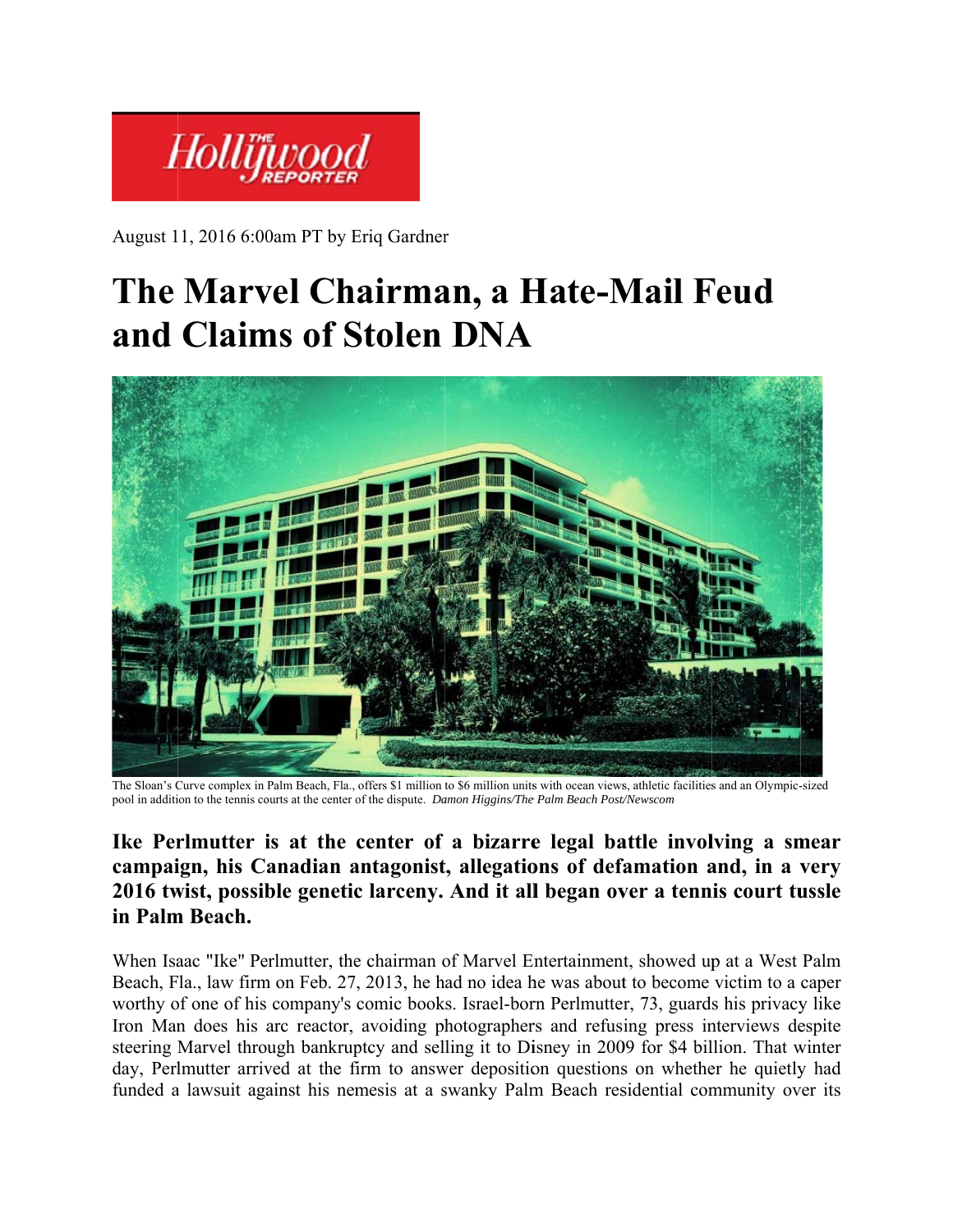tennis courts. What Perlmutter said, however, wasn't as important as what he and his wife, Laura, were touching. Because as a judge later would conclude, his presence was part of a plot to secretly harvest his DNA.

Only about a dozen states have laws governing unauthorized collection and testing of a person's genetic material. Florida is one of them, and now the mysterious and powerful Perlmutter is putting the law to use and claiming a conspiracy that stretches from those tennis courts to courtrooms in New York and Florida. This plot-twister might have begun as a petty feud among aging rich guys, but it now has grown to include Marvel itself, celebrity secrets and even a bit of science fiction.

That Perlmutter is embroiled in a bizarre dispute hardly is surprising given his history of legal dustups and a notoriously curmudgeonly personality. The gun-toting exec once was at the center of internal harassment claims at Marvel, and he micromanages with an obsessive eye on frugality, vetoing an upgrade of the company's worn furniture and denying journalists more than one soda at a press junket. When Perlmutter is not involved in Marvel matters, he frequently dines with Donald Trump at Mar-a-Lago, and his wife has given nearly \$500,000 to the Republican's presidential campaign. As one of the largest Disney shareholders, he's one of the few industry figures with a direct line of communication to CEO Bob Iger.



*Artist Paul Tuller renders an illustration of the 73-year-old mystery mogul based off descriptions prov*i*ded by those who know him.*

Perlmutter splits his time between New York and Florida, where he owns a condominium at Sloan's Curve, a waterfront Palm Beach complex where units range from \$1 million to \$6 million and offer exclusive access to a private beach, expansive views and state-of-the-art athletic facilities. Perlmutter likes to play tennis, but controversy erupted on his precious courts thanks to another Sloan's Curve resident named Harold Peerenboom, a Toronto businessman who founded multinational executive search firm Mandrake Management. Peerenboom's dalliance with politics in Canada and colorful streak has made him a fixture in the Canadian press, which reports such events as Peerenboom recently purchasing media mogul Conrad Black's mansion for \$14 million. In court papers, Peerenboom calls himself "a widely admired and respected member of the community." But Perlmutter sees him as vindictive and diabolical. When neighbors protested his plan to build a backyard pool, Peerenboom took revenge by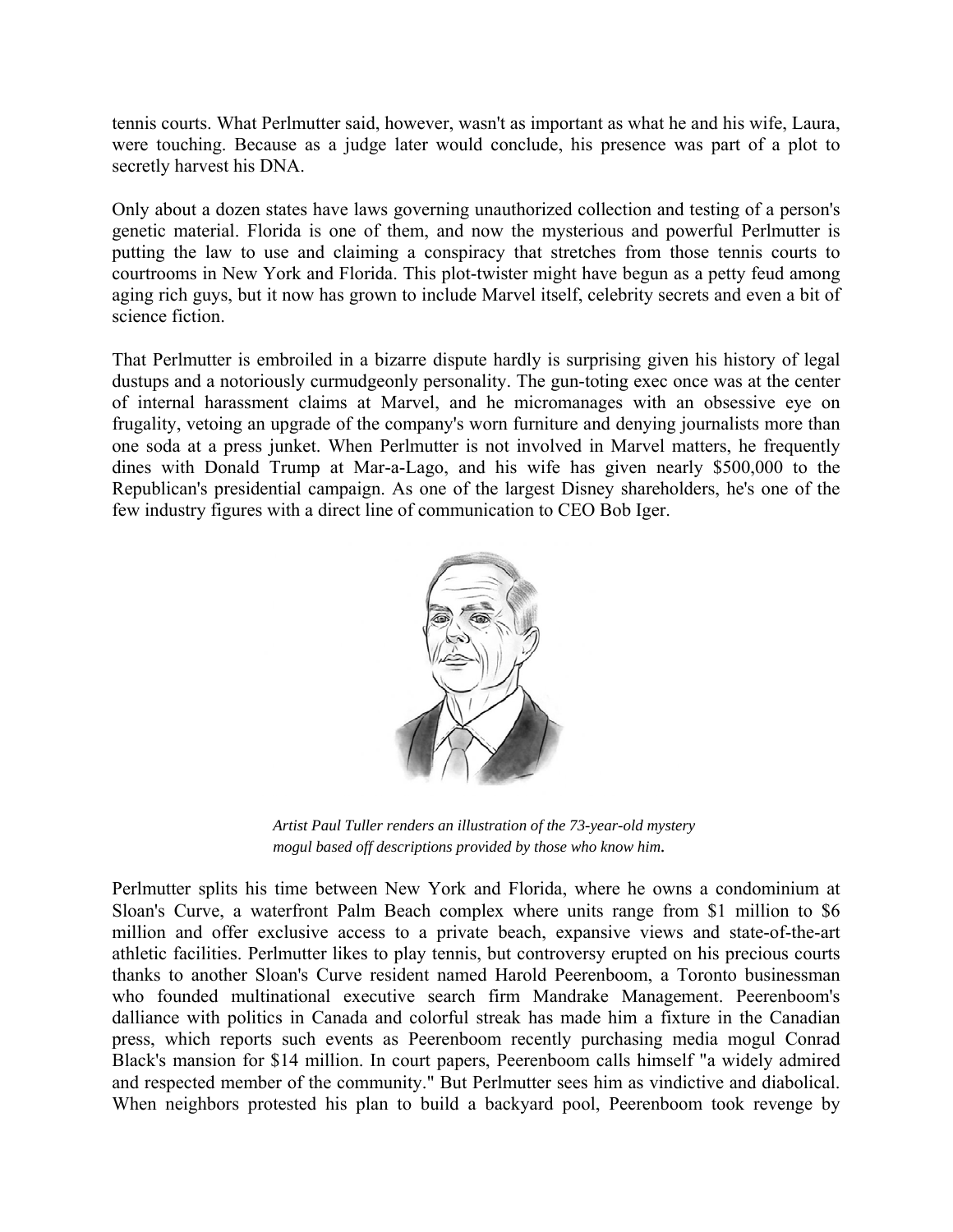mounting high-intensity lights to shine directly into a nearby house's bedroom, according to local media.

Peerenboom apparently became concerned around 2010 that the Sloan's Curve tennis facilities had been operated by a woman named Karen Donnelly for more than a decade without competitive bidding on a contract. So Peerenboom lobbied his fellow residents, who pay \$2,500 a month in dues, to address the situation, which led Donnelly and her company to file a defamation lawsuit against him for allegedly smearing her at board meetings. Peerenboom later would accuse Perlmutter of seeking to protect the tennis courts (and his friend Donnelly) by orchestrating and funding Donnelly's lawsuit. Similar to Peter Thiel, the Silicon Valley billionaire who funded Hulk Hogan's successful sex-tape suit against Gawker over a personal grudge, the Marvel chief indeed was contributing to Donnelly's legal costs, though his reps deny the suit actually was spearheaded by him.

In 2011, Perlmutter's civil war really turned ugly. That year, residents at Sloan's Curve received anonymous mailings critical of Peerenboom's politics in Toronto during the late 1990s. Peerenboom believes the letters were an attempt by Perlmutter to undermine him, but he states in court papers that neither the hate mail nor the fact that he was being shunned by some at Sloan's Curve was enough to dissuade him from "active civic participation" in the community.

## **Secret DNA Collection: Which States Allow It**

Hollywood stars, politicians and other public figures are susceptible to identity theft from the collection of their genetic materials on fingerprints, saliva and other fluids. Thanks to varying laws by state, it's often not clear what rights a person has to his or her own DNA



Where DNA is deemed personal property and<br>informed consent would be required to collect and test.

Where DNA is regulated under broad privacy statutes and informed consent may be required to test and disclose.

Where no privacy laws exist governing the extraction of DNA or other genetic material.

**Where DNA is** regulated under narrow privacy statutes and informed consent may be required to disclose.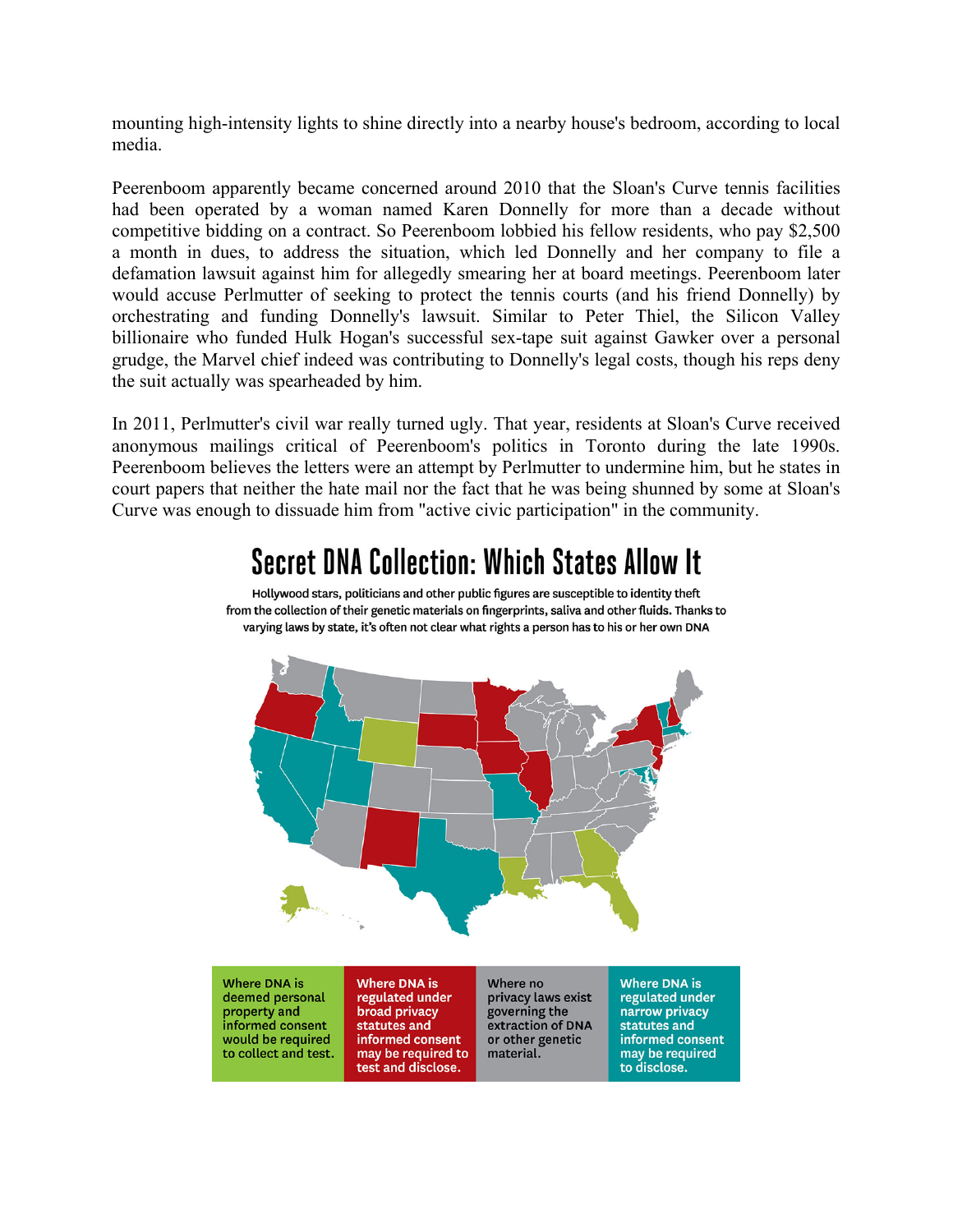The following year, Sloan's Curve's hundreds of residents received more anonymous mailings. In one letter, sent with a West Palm Beach postmark, Peerenboom was accused of sexual assault on a minor and bribery of the victim's mother to cover up the crime. (He denies all the claims.) The missives not only were sent to residents of the community but also to Peerenboom's family, friends, co-workers at Mandrake and others. Peerenboom again suspected Perlmutter as the culprit and contacted the Palm Beach Police Department, which launched a criminal investigation.

That's when Perlmutter's DNA was snatched. According to a ruling from a Florida judge informed by four days of testimony in April, Peerenboom admitted to his involvement in a 2013 scheme to collect Perlmutter's DNA under false pretenses. Peerenboom used Donnelly's defamation suit over those tennis courts to force the appearance of Perlmutter and his wife at a deposition. The Canadian mogul says in court filings it was his attorney William Douberley's idea to collect Perlmutter's DNA and have it compared to genetic material retrieved from the anonymous hate mailings. (Douberley declined comment.)

On Jan. 16, 2013, Douberley emailed his client, "We could have an investigator pick up a used glass or water bottle." Peerenboom wrote back, "I think that's a great idea." A couple of weeks before Perlmutter showed up to be questioned, Douberley sent another email to his client: "I don't think I want your hired guns at the upcoming depositions. I need to be delicate in approaching this topic, since, on its face, it is far afield from the tennis girl's case."

Peerenboom and a private investigator hired Speckin Laboratories, a DNA testing facility, whose employee showed up with "special paper" at Perlmutter's deposition. "It was some type of paper that picks up DNA better than regular paper," explains Roy Black, Perlmutter's well-known attorney. "They instructed Perlmutter to touch phony exhibits, and then they sent it off to a laboratory to be tested."

Peerenboom later would say the Palm Beach police authorized the DNA gambit, but a lead investigator of the hate-mail campaign testified he told Peerenboom any potential DNA testing of letters couldn't be conducted through his department because of protocol and expense. Regardless, neither courts nor Perlmutter were told in advance about what looks to be the real purpose of the Marvel chief's visit to the West Palm Beach law firm that day.

Roy Black since has tried to get the local police to investigate the DNA theft, but he says they weren't interested because the whole affair was too complicated. Marc Kasowitz, an attorney for Peerenboom, insists there was no "DNA theft," that the police were told what was happening and that they were fine with it, even suggesting they would use the results. The attorney asserts neither a warrant nor a subpoena was necessary to collect discarded DNA. As for the "special paper" used at Perlmutter's deposition, Kasowitz says this came from the Speckin lab technician allegedly without Peerenboom's knowledge. (Speckin didn't respond to a request for comment.)

Perlmutter's camp also claims to *THR* that Peerenboom has a private DNA data bank of many neighbors (he testified about going through their trash) and also has dined with Trump at Mar-a-Lago, with access to the drinking glass and silverware used by the Republican presidential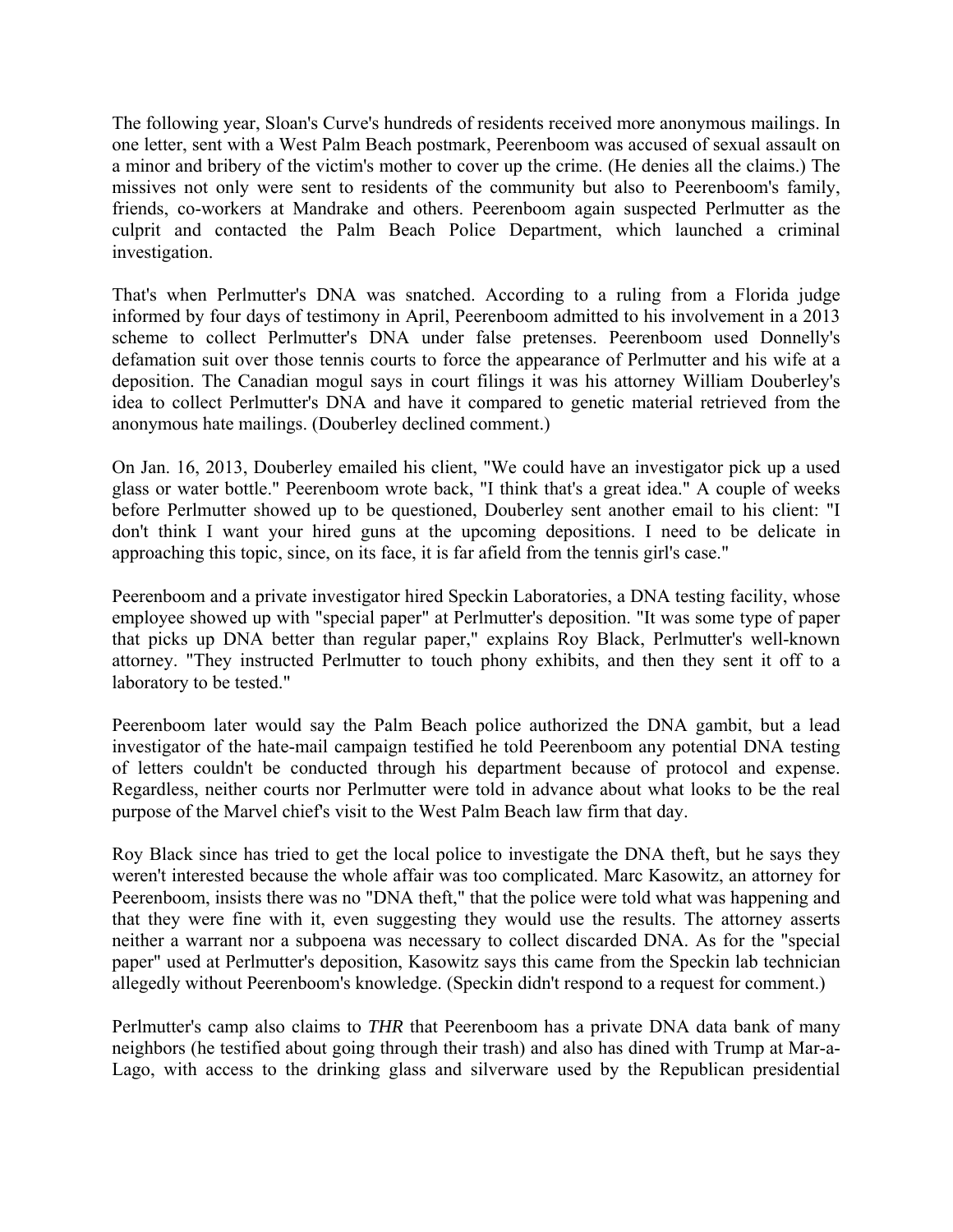candidate. Kasowitz responds that his client doesn't know Trump and considers the implication he harvested Trump's DNA to be ridiculous and untrue.

Although there's no evidence Trump's genetic material was stolen, the subject of how a politician's pilfered DNA might be used has come up in the past. After the 2008 election, an article in *The New England Journal of Medicine* predicted a high chance of "genetic McCarthyism" should someone get their hands on a candidate's DNA "from loose hairs, coffee cups, discarded utensils or even a handshake." After a researcher at Duke University read about a half-eaten waffle from President Obama that found its way to eBay, she authored a study concluding laws on DNA collection and testing were too sparse. Change has come slowly despite warnings in the *Boston University Law Review* about how employers, a person in a romantic relationship or fans of celebrities might attempt to steal DNA and build genetic profiles of victims. "Everyone worries about digital privacy and hacking," says Elizabeth Joh, a professor at the UC Davis School of Law. "Surprisingly, there's little law on DNA collection, and in many ways, this is concerning because one can't change their genetic password if a theft happens."

Genetic larceny has been the subject of other cases. In 2002, private investigators hired by former MGM mogul Kirk Kerkorian were alleged to have swiped DNA from film producer Steve Bing's discarded dental floss to prove he — not Kerkorian — was the father of a young child. Some stars have expressed concern about genetic pilfering, perhaps prompted by a nowshuttered website, CelebrityGenetics.com, which was offering a bounty for a star's first DNA sample. Madonna reportedly has ordered her dressing rooms be sterilized to thwart any DNA theft.

Now, more than three years since Perlmutter had his DNA lifted, the Peerenboom dispute has taken new crazy twists. Peerenboom is suing the Marvel billionaire for defamation over those anonymous hate mailings — which include the portrayal of Peerenboom as an anti-Semite who endorsed Hitler's "Final Solution" (he denies the claims), plus inciting letters purportedly sent from Peerenboom to more than a thousand inmates in prisons across Florida and Ontario, Canada. (States one such letter: "While your [sic] in jail, I am writing to your mom, telling her exactly what kind of scumbag you are.") A judge has ruled there's a plausible "link" from the hate mail to Hebrew-speaking Perlmutter based on circumstantial evidence like the inclusion of Hebrew slang (like "hatichat harah," meaning "piece of shit") in the letters, the timing of Peerenboom's wife being excluded from local social events and one resident at the Sloan's Curve community purportedly acting as an intermediary on Perlmutter's behalf with an offer to "make everything go away."

As part of efforts to collect more evidence, Peerenboom has petitioned a New York judge to order Marvel to hand over Perlmutter's documents and communications. The Disney unit is objecting to the "burdensome" request.

Kasowitz, the Peerenboom lawyer, says some of the search results thus far have been of the "smoking gun" variety. "There were over 1,000 emails related to Peerenboom on Marvel's servers," says Kasowitz. "[Perlmutter] was using Marvel staff to dig up dirt on Peerenboom, whom they called the 'troublemaker.' In 2011, in those emails, they forwarded three articles on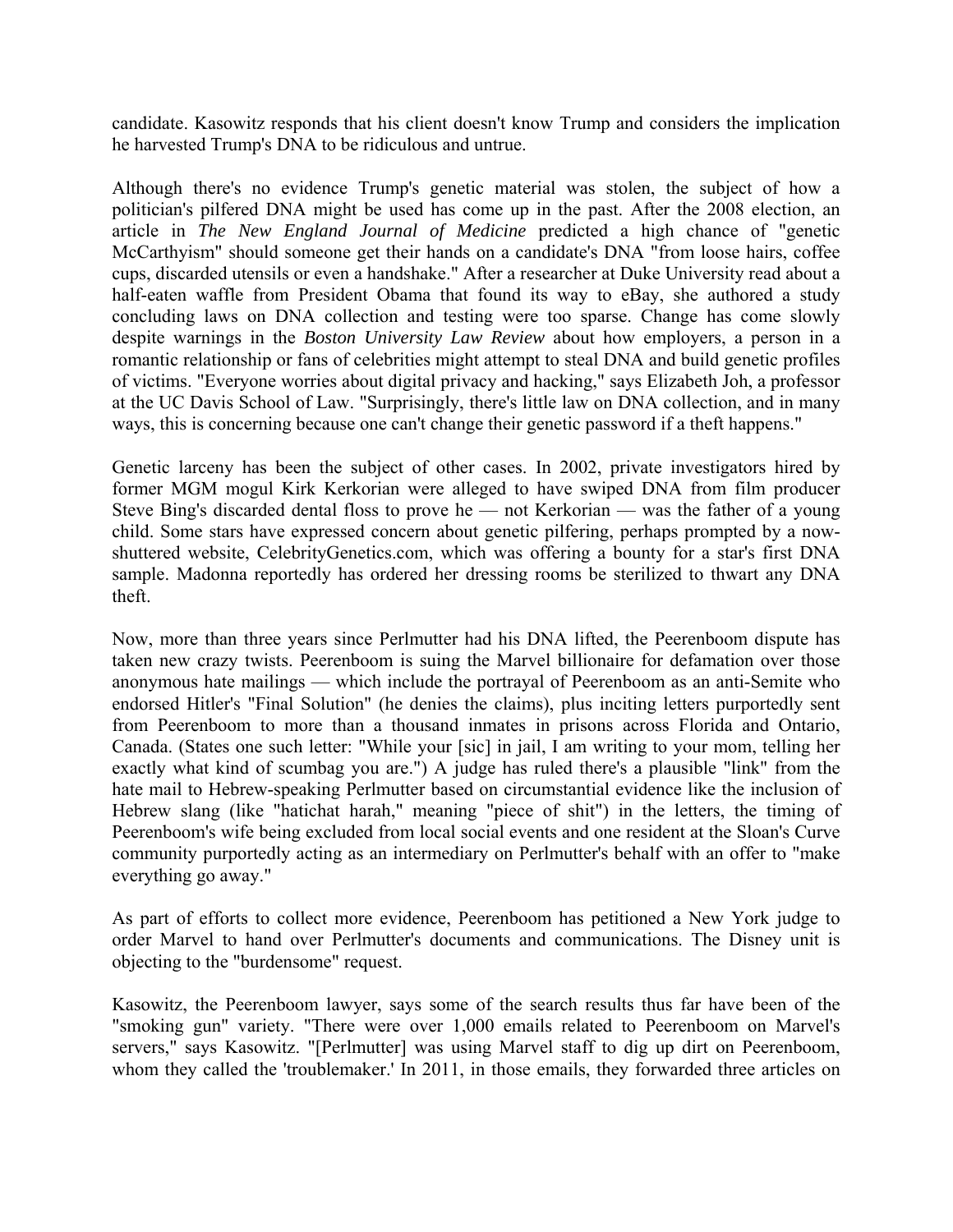Peerenboom, and those articles in notably identical formatting ended up in the anonymous mailings."

Responds Black: "Mr. Peerenboom's credibility and conduct have already been condemned by the court and his false and unsupported claims against the Perlmutters are absurd and defamatory. Let's be clear: the Perlmutters did not author or issue the inflammatory and hateful letters about Harold Peerenboom"

In March, *New York Times* reporter Andrew Ross Sorkin detailed a small portion of the dispute and perhaps unintentionally tripped on a sensitive subject, writing, "Mr. Peerenboom's legal team said that a private lab had found a direct DNA match on the outside of one of the sent envelopes, implicating Mr. Perlmutter's wife, Laura."

Black calls the report a "phony story" and alleges in a Perlmutter countersuit filed July 12 that after Perlmutter's DNA was surreptitiously collected, Speckin didn't have the laboratory equipment required to conduct genetic testing and analysis. So the samples were forwarded to another firm, Nevada-based Genquest DNA Laboratory, which came back with exculpatory results. In other words, claim Perlmutter's lawyers, the stolen DNA didn't match what was found on the hate mail. According to Perlmutter's suit, Peerenboom and his reps then "distorted the Genquest test results by subjecting them to reinterpretation by Speckin" and then "disseminated the distorted Speckin test result to law enforcement officials, prosecutors and the press to falsely implicate the Perlmutters in the alleged letter-writing campaign."

A trial previously scheduled for early 2017 likely will be delayed by Perlmutter's new counterclaims. "The irony is that the true DNA results exclude Perlmutter as the perpetrator of the mailings," claims Black. "I intend to use their own testing to prove they didn't send it."

Peerenboom's attorney Kasowitz responds that the DNA indeed implicates Perlmutter's wife and the allegation of fraud in the interpretation of the results is a "total, complete fabrication." In the meantime, Perlmutter has used the revelations of his DNA retrieval to force a deposition for Peerenboom's former attorney Douberley, who has been named as a co-defendant in the countersuit along with Speckin and an insurance company. In July, a Florida judge looked at the criminal statute to determine whether Peerenboom's attorney had to testify and found the evidence suggested he violated Florida's requirement for informed consent on genetic testing. Peerenboom's lawyer says there will be an appeal.

In addition, Perlmutter recently intervened in Peerenboom's fight for Marvel documents, telling a New York judge July 25 to accept redacted portions of documents delivered "to eliminate the substantial risk of irreparable and harmful public disclosure of private information belonging to Mr. Perlmutter and the third parties — including celebrities — whose contact information may be found in Mr. Perlmutter's private address book." It's unclear whether the judge will allow the censoring of documents that could reveal star salaries or private information.

In court briefs in the Palm Beach case, Perlmutter takes pride in his private life. But thanks to his love of tennis, a series of anonymous letters and alleged corruption, he's now facing the prospect of a very public trial.